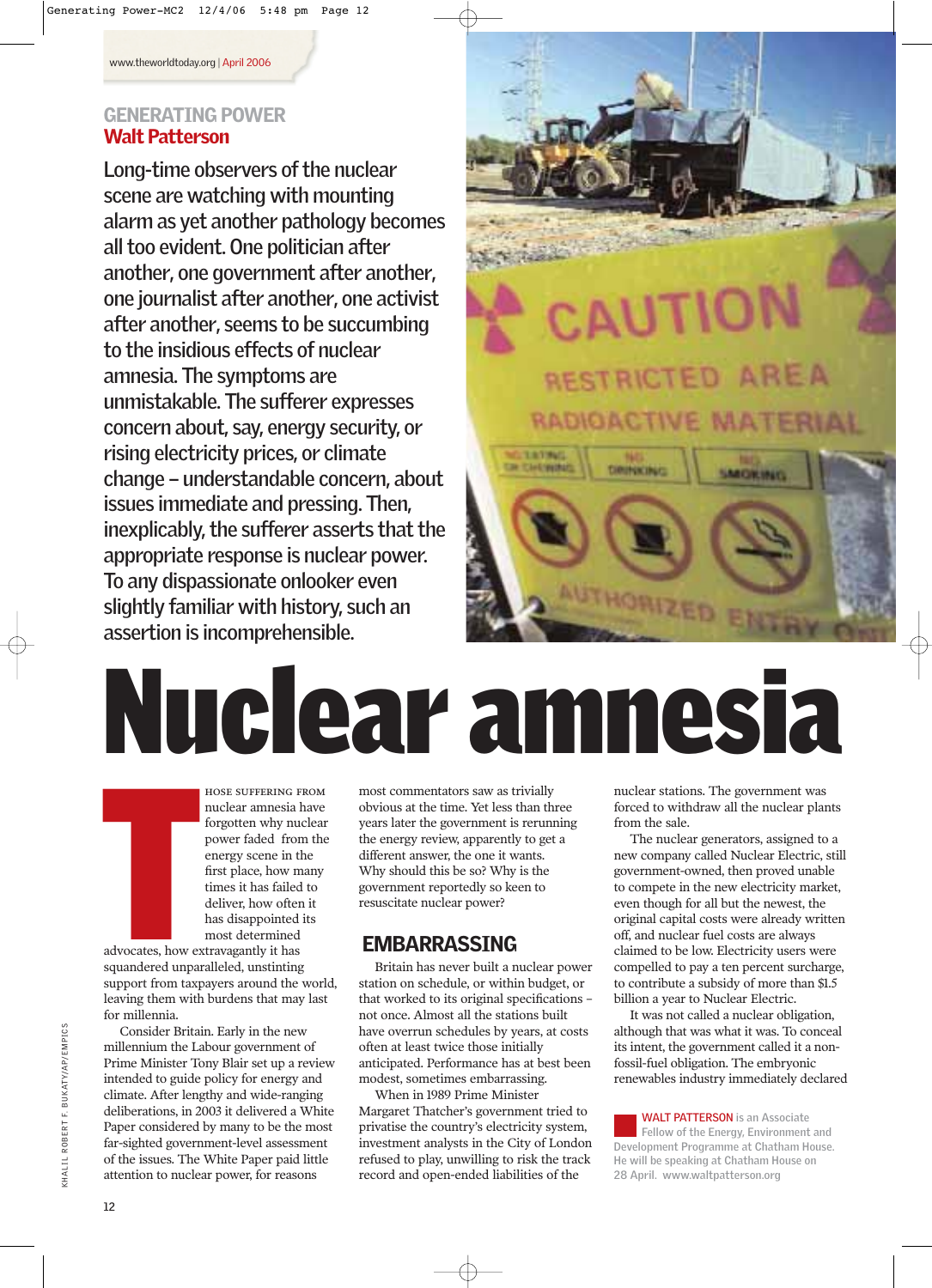that it, too, was non-fossil; and the government adopted this fig-leaf with alacrity, eventually giving as much as three percent of the total subsidy to renewables.

By 1995 the European Commission decreed that the obligation, as paid to Nuclear Electric, was illicit state aid, and it was terminated. The subsidy was left to renewables in a severely truncated form, a totally unintentional but effective support for what was becoming a significant industry in its own right.

Prime Minister John Major's government then succeeded in selling off Nuclear Electric, renaming it British Energy – what some wags called 'The power that dare not speak its name'. Explicitly nuclear or not, British Energy rapidly lapsed into its old habits, requiring bailouts in nine figures from taxpayers almost up to the 2003 White Paper.

### ALL WILL BE WELL

Despite the common impression to the contrary, Britain has never had a ban or moratorium on nuclear power. Any who want to build a nuclear station can. They just have to find somewhere to put it and someone to pay for it. No-one wants to, for entirely sensible reasons. So what could possibly have persuaded Blair and his advisors, notably the government's Chief Scientific Adviser, Sir David King, that the nuclear basket-case was the best place to look for relief from climate change?

If you ask, you will probably be told that of course they will not do it that way next time. They will choose different technology, and different organisations, and next time all will be well. Well, maybe. As has been the case since the 1960s, not only in Britain but all over the world, the cheapest reactor has always been a paper reactor. Once you start pouring concrete and welding steel, the numbers tend to look less attractive.

In the United States, for example, through the nuclear order-boom decade from the mid-1960s to the mid-1970s, costs frequently doubled and sometimes trebled, crippling many purchasers. That was why no nuclear power station has been ordered there since 1978, and all plants given the go-ahead after 1974 have long since been cancelled.

The situation in Britain was yet more extreme. The latest cost estimates from nuclear advocates all conform to this time-honoured pattern. All the major vendors have spanking new paper reactors eager to spring from drawingboards at truly mouth-watering, if hypothetical, prices – provided someone else will pay and insure them.

Indications are that the Blair administration and most other

governments will choose the pressurisedwater reactor, another concept some five decades old. Those who ought to know the history of that type of reactor appear to have succumbed to nuclear amnesia.

Originating in the US Navy in the 1950s, as a propulsion plant for submarines, the pressurised-water reactor became a power station by default. When Britain opened Calder Hall in 1956 – the 'world's first nuclear power station', for making weapons plutonium – the US hastily requisitioned an unused submarine unit and set it up at Shippingport, Pennsylvania, as what became the progenitor of the most widely-adopted power reactor design worldwide.

The key requirement on which it was originally based and that determined all the others was that it had to fit inside a submarine hull. All the modifications in intervening decades have been to cope with scaling up this concept, to make its economics at least tolerable and its safety at least plausible.

The problem is that a small pressurised-water reactor is prohibitively costly per unit of output; but a large one requires safety systems, on the safety systems, on the safety systems. The tradeoff of size versus complexity historically meant that in general the larger the reactor, the poorer its performance. Many electricity companies suffered accordingly.

Advocates claim the latest designs will be an improvement. Historically, however, the best performance has always come from paper reactors. Building and operating a single plant of a new design, to get practical experience of its idiosyncrasies, would be the most sensible, albeit most expensive, approach. But advocates appear to be proposing yet again to build a whole series of plants before accumulating any operating experience at all – a misjudgment that became a key factor in the troubles besetting the previous generation of reactors of every kind.

### SPARE CAPACITY

Experience of actual operating performance also casts a different light on the security of supply associated with nuclear power. Nuclear advocates make much play with what they call the intermittency of renewables such as wind energy and solar power. But wind and solar are variable, not intermittent. A thousand megawatt nuclear station that can and may shut down in two minutes is 'intermittent'. Losing that much generation in such a short time could easily crash an entire electricity system. That is why a system with traditional large generating units, especially nuclear units, has to carry so much redundant

standby generation, so-called spinning reserve, ready to come onstream quickly if a major unit has a fault. Wind power presents no such problem.

Once a nuclear unit shuts down, restarting it can take not just hours but days or indeed weeks. The blackout of August 2003 in the northeastern US and Canada shut down nine nuclear stations with a total capacity of nearly eight gigawatts, according to the Rocky Mountain Institute in Colorado. Five days passed before their collective output was back to four gigawatts; eleven days before it returned to its usual level.

In 2003, the average US nuclear outage, planned or forced, lasted 37 days – more than a month – at zero power. For major outages, lasting more than twelve days at zero power, as of November 2005 the average US nuclear plant had a mean latest-major-outage duration of 35 days, and a mean time since the previous major outage of sixteen and a half months. Now that is intermittent.

### BURY IT

The track record of government decision-making on nuclear power worldwide does lead to a certain functional amnesia and a desire to bury the past. For instance, the fast breeder reactor, a plutonium-fuelled power station, preoccupied governments in the US, Britain, France, Germany, Belgium, the Netherlands, the Soviet Union, Japan and elsewhere from the late 1950s onwards for more than three decades. In Britain alone it mopped up over \$7 billion of taxpayers' money, at 1980s prices, almost the whole of the government budget for energy research and development until the end of the 1980s. The payoff was utter futility, and a radioactive mess at Dounreay that will take decades and probably further billions to clean up.

No fast breeder anywhere ever succeeded; but the plutonium fuel technology involved has delighted dubious regimes everywhere. Even US President George Bush apparently proposes to revisit the concept of reprocessing, long since abandoned in the US although stoutly defended by British Nuclear Fuels.

That company has yet to restart its vast Thermal Oxide Reprocessing Plant, THORP, at Sellafield, after overlooking for eight months a leak that released many cubic metres of viciously radioactive process liquid into an inaccessible cranny of the plant. As far as can be ascertained, THORP has never worked properly. It may already be the world's largest radioactive white elephant.